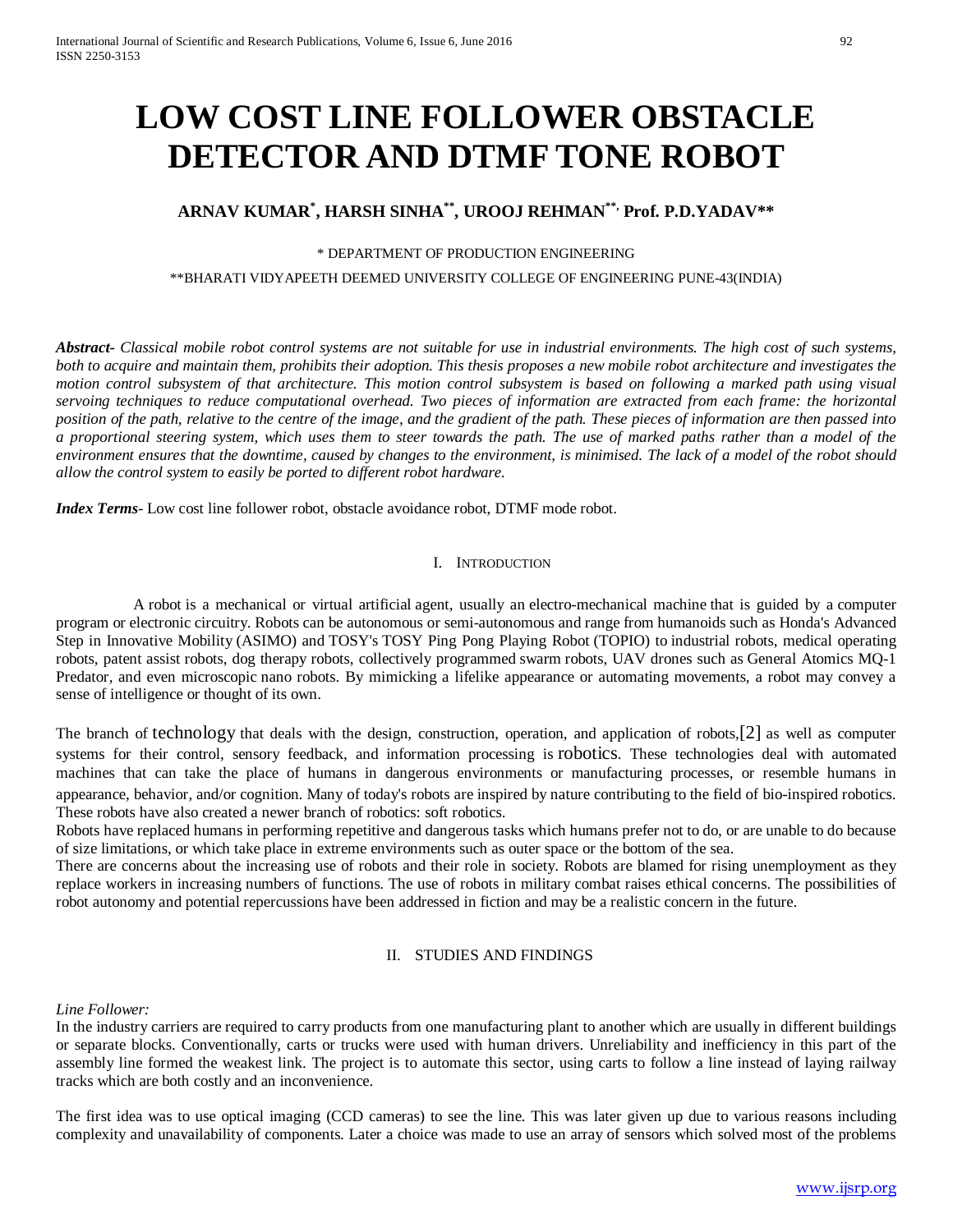pertaining to complexity. The resistor values used in the sensor array were experimentally determined rather than theoretical mathematical design calculations. This was done as the data sheets of the proximity sensor was not available anywhere and most of the parameters had to be determined experimentally. The L293D chip is used as it was a much better option than forming an H-Bridge out of discrete transistors, which would make the design unstable and prone to risk of damage. The PIC microcontroller was used as it is the only device I have a full practical knowledge about, and most of all a RISC processor which are better suited for realtime operations. Thus the midrange devices were chosen. The part 16F873 was used as it has 2 CCP modules which I could use in PWM mode thus simplifying the software routines which I'd otherwise had to write to generate the PWM control for the motors. A priority encoder was used to reduce the number of I/O lines used, which reduces it to 5 which otherwise would require 7 and a lot of additional complexity in software which only results is sluggish operation and inefficiency. Extra hardware was added to let the robot know if it is on a surface or not. This helps it from not running off a table or preserving battery if manually lifted off the floor.

## *Objectives Of The Study*

- The robot must be capable of following a line.
- It should be capable of taking various degrees of turns
- It must be prepared of a situation that it runs into a territory which has no line to follow. (Barren land syndrome)
- The robot must also be capable of following a line even if it has breaks.
- The robot must be insensitive to environmental factors such as lighting and noise.
- It must allow calibration of the line's darkness threshold.
- The robot must be reliable
- Scalability must be a primary concern in the design.
- The color of the line must not be a factor as long as it is darker than the surroundings.

 The robot can be further enhanced to let the user decide whether it is a dark line on a white background or a white line on a dark background. The robot can also be programmed to decide what kind of line it is, instead of a user interface. The motor control could be modified to steer a convectional vehicle, and not require a differential steering system. The robot could be modified to be a four wheel drive. Extra sensors could be attached to allow the robot to detect obstacles, and if possible bypass it and get back to the line. In other words, it must be capable predicting the line beyond the obstacle. Speed control could also be incorporated. Position and distance sensing devices could also be built in which can transmit information to a mother station, which would be useful in tracking a lost carrier.

### *Application:*

- Industrial automated equipment carriers
- Entertainment and small household applications.
- Automated cars.
- Tour guides in museums and other similar applications.
- Second wave robotic reconnaissance operations.

### *Limitations:*

- Choice of line is made in the hardware abstraction and cannot be changed by software.
- Calibration is difficult, and it is not easy to set a perfect value.
- The steering mechanism is not easily implemented in huge vehicles and impossible for non-electric vehicles (petrol powered).
- Few curves are not made efficiently, and must be avoided.
- Lack of a four wheel drive, makes it not suitable for a rough terrain.
- Use of IR even though solves a lot of problems pertaining to interference, makes it hard to debug a faulty sensor.
- Lack of speed control makes the robot unstable at times

### III. WORKING OF ROBOT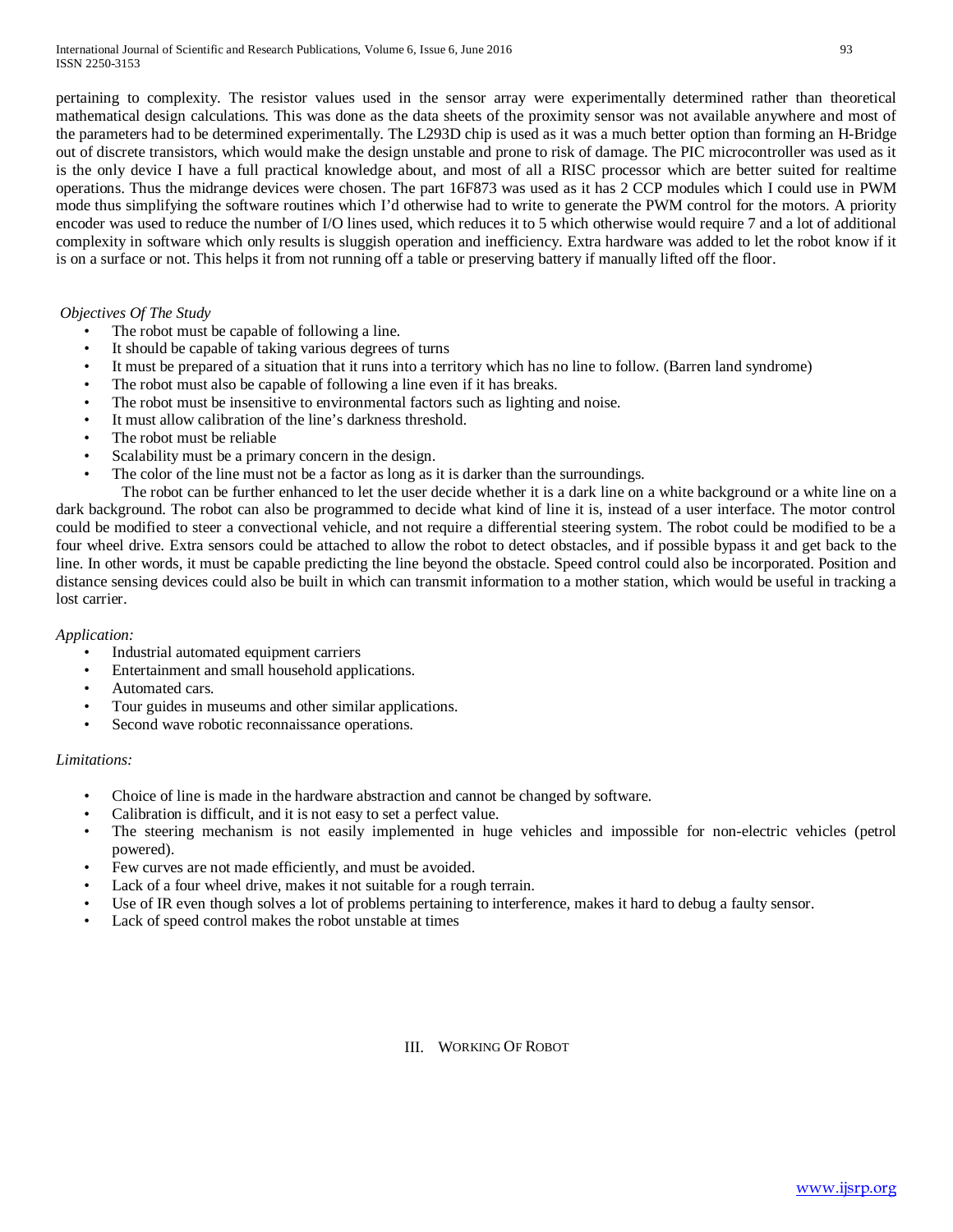## *A. The Sensor Module :*

We are providing sensor modules which has 3 pairs of the Transmitter -Reciever and 2modules with one pair each. These Sensors can be utilised and operated to recieve a non electrical data from the environment and to convert it to an electrical signal . This signal can thus further be processed by the brain of our robot . So this is how it works,

belowe diagram shows the schematic of one part of sensor module . Here the IR LED is connected in forward bias and the ir Reciever is connected in reverse bias.As pe the intensity of light falling on it ,it gives changes in the output .

When certain changes in the position of a robot thus there are the changes in the environment around our robot, the changed conditions gives changes in output. Like in obstacle detection mode, a considerable change in the output occurs when there is an obstacle in front of it, than when it is free from obstacles Similarly tor tine tracing mode, a light reflecting back from the surfaces of different colors the sensor gives different outputs. All these properties of sensors are thus used and given to the comparator.



## *B. The Comparator*

Sensors cannot itself provide output, which can solely be used as a reference to the con Also every IR Receiver provides a dilferent ouupun even for the same conditions and is Analog in nature Thus a fundamental signal conditioner is necessary to a into identifiable This job is done using a comparator IC LM124. IC LM 124 has a comparator init, so it can compare 4 sensor outputs at a time. As shown above, one input of the comparator has given to the variable pot connected to the supply voltage, which will provide the reference comparator input so the output of the sensor is compared with the reference voltage and the respective HIGH and Low output is given out.



## *C. The Motor Driver:*

When driving the motor, motors draw large currents from the source, which is in Amperes Thus connecting the loads directly to the control circuitry is totally impractical Thus to control the motors from the robot driving loads are needed to be isolated from it. also the high current to drive the motors has to be provided from some other source. These needs can be fulfilled by a DRIVER CIRCUITRY.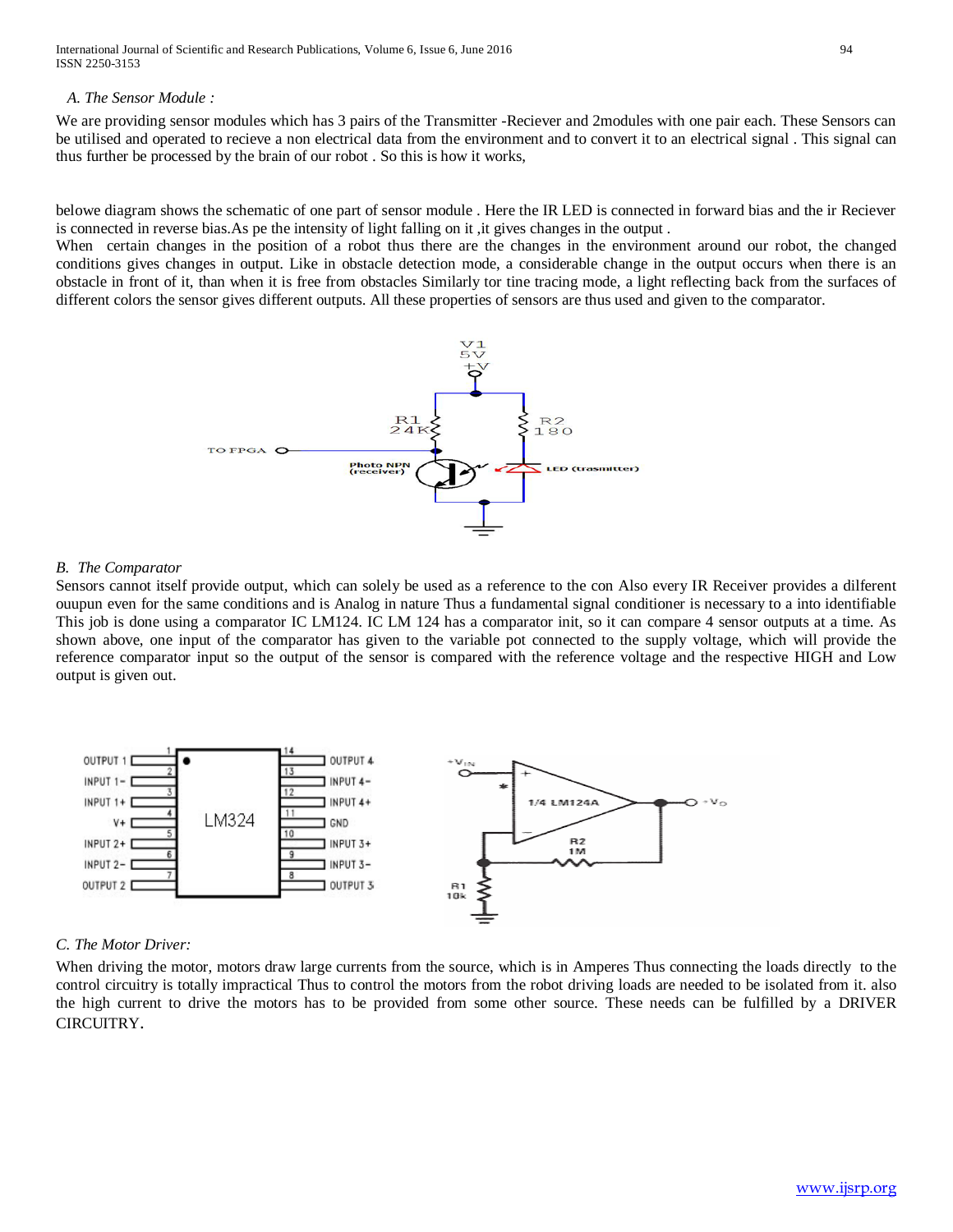

In our Robot, we basics for driving the motors. he schematic diagram of a common motor L293D driver circuit above. Each Motor Drives as follows:

- When both i/p are HIGH-Motor Halts
- When both i/p are Low-Motor Halts
- When  $i/p$  1 is HIGH and  $i/p$  2 is Low-Motor moves in forward direction
- When  $i/p1$  is Low and  $i/p 2$  is HIGH-Motor moves in reverse direction

In our Robot, we're using on Motor Driver IC for each motor by shorting out the terminals of both terminals ofics. This helps to provide high load current to the motors without the IC getting damaged.

## *D. The Mobile Control*

To control the robot using a cell phone, we're using the DTMF (Dual Tone Multiple Frequencies) tones to do so. These are the irritating tones we hear in a call when some keys are pressed mistakenly. Each keys on dial pad produces different frequencies and are distinct from each of them.

The robot, is controlled by a mobile phone that makes call to the mobile phone attached to the robot in the course of the call, if any button is pressed control corresponding to the button pressed is heard at the other end of the call. This tone is called dual tone multi frequency tone (DTMF) IC HT9170 receives this DTMF tone with the help of phone stacked in the Robot. The mobile that makes a call to the mobile phone stacked in the robot acts as a remote. So this simple robotic project does not require the construction of the receiver and transmitter unit. DTMF signaling is used for telephone signaling over the line in the voice frequency band to the call switching centre. The version of DTMF used for telephone dialing is known as touch tone. DTMF assigns a specific frequency (consisting of two separate tones) to each key that it can easily be identified by the electronic circuit. The signal generated by the DTMF encoder is the direct algebraic submission, in real time of the amplitudes of two sine (cosines) waves of different frequencies, i.e. pressing 5 will send a tone made by adding 1336Hz and 770Hz to the other end of the mobile.





### *E.Obstacle Detector:*

This includes the hardware design of the robot that is motor &wheel placement, body setup. Robot uses two Robotics gear motor & wheel for the movement, Which will help it to move forward, left or right. Robot uses two motor & wheel in the back side and one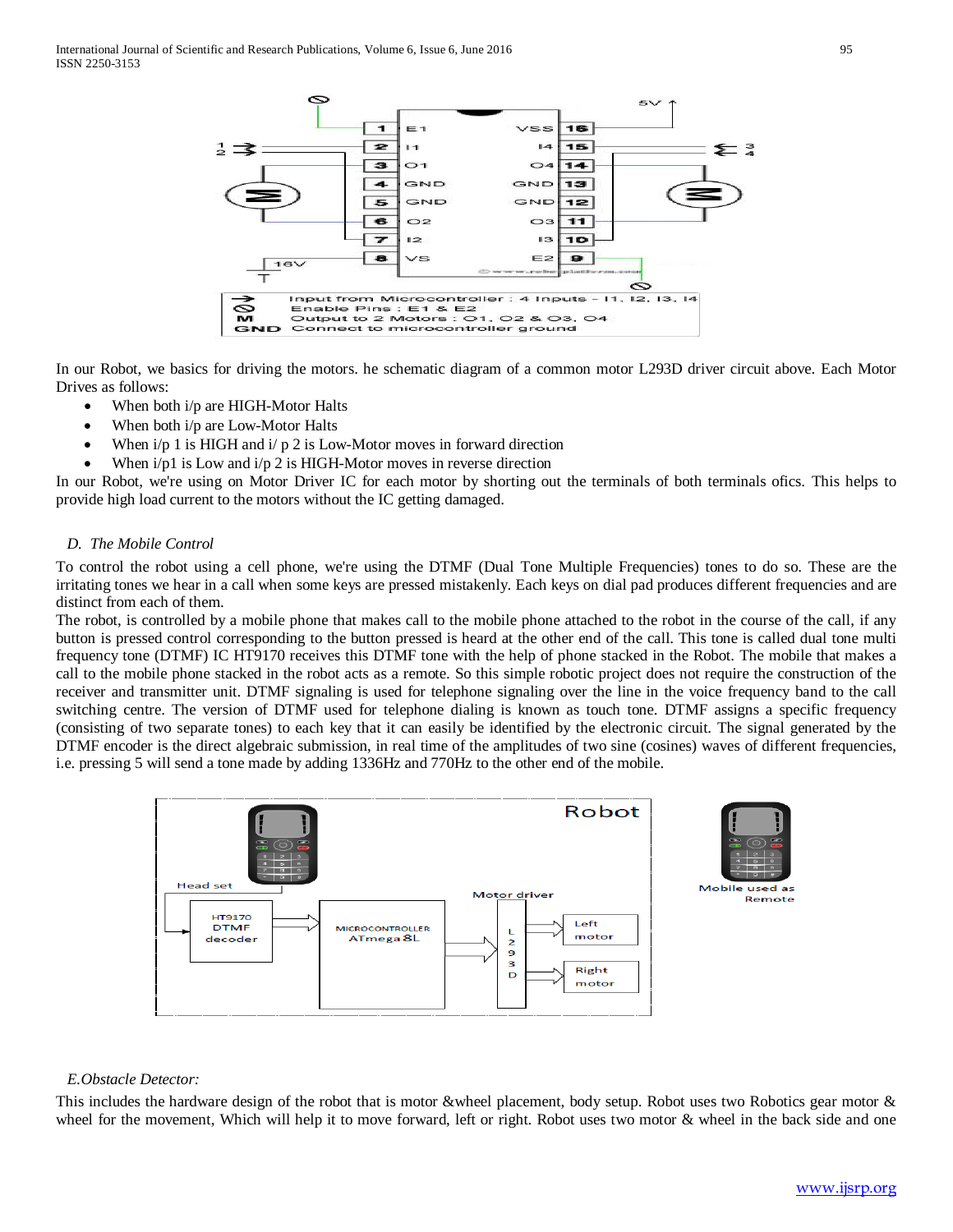freewheeling ball is placed at the front which helps it to free movement. The sensor are placed in such a way that they can cover the maximum area in front of the robot and can be capable to detect an obstacle either obstacle is small or big.



Circuit Design: Circuit design mainly consists of two partsa) Sensor part b) Control board part

a) Sensor part:-The sensors used in this robot are Infrared sensor, consisting two part infrared signal generator and the IR receiver designed in single PCB. There are two sensors are used as left side sensor and right side sensor and two sensors are used to sense the obstacle on left and right side.

IR Generator :-This is a Monostable multivibrator using NE555 IC generating Infrared Signal of 38KHz frequency for better determination of the object. By using a variable resistance we can adjust the frequency of the IR signal, detector TSOP1738, gives a high ouput.



IR Detector :-IR detector circuit is a circuit which gives a low output in absence of IR signal When some obstacle come in path IR signal reflected back and fall onto the IR detector. In such a way that obstacle are detected.

Motor driver L293D, decide which motor will be in motion or stop in according to the incoming signal from the microcontrollerAT89C2051.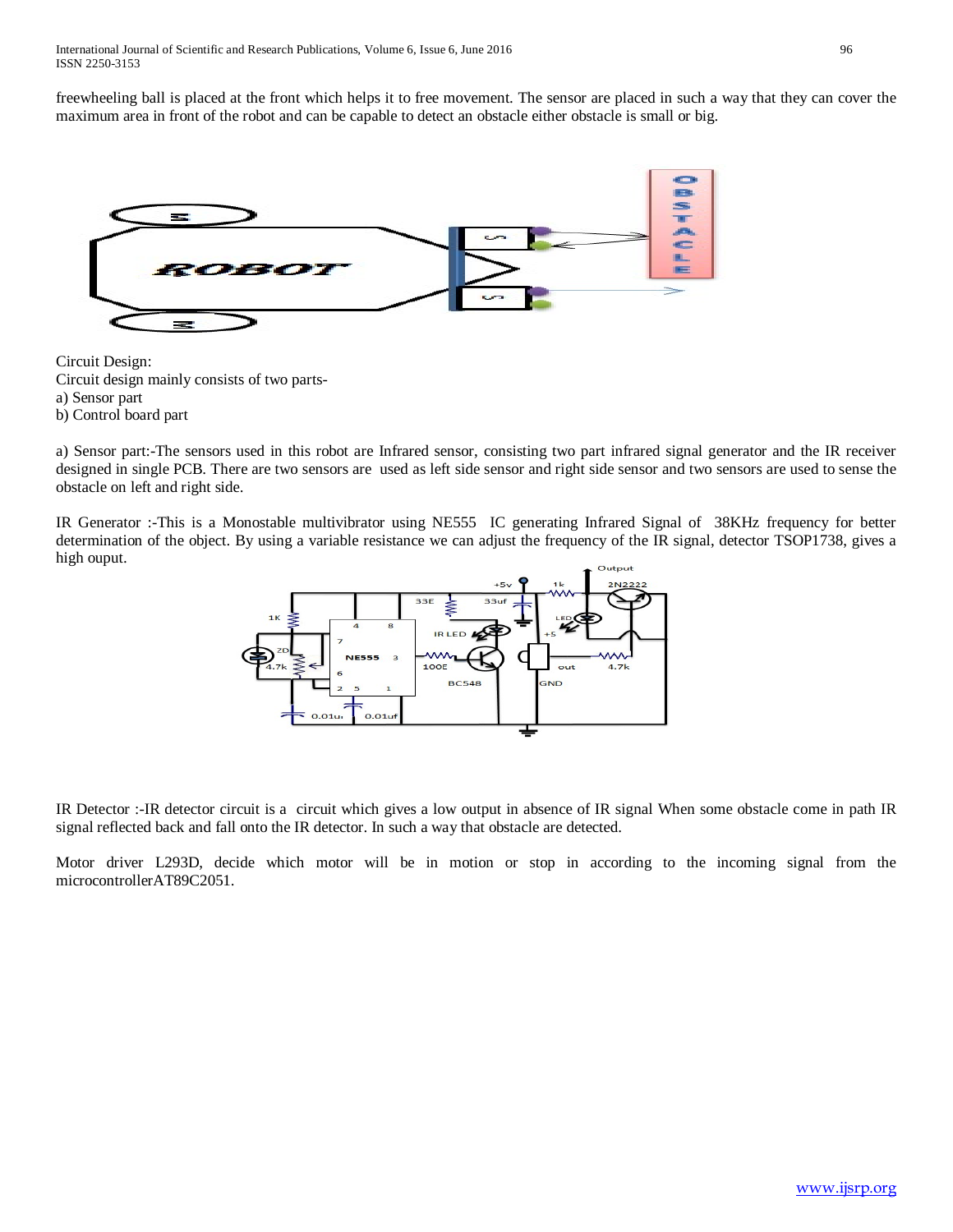

#### *Applications:*

Obstacle avoiding technique is very useful in real life, this technique can also use as a vision belt of blind people by changing the IR sensor by a kinetic sensor ,which is on type of microwave sensor whose sensing range is very high and the output of this sensor vary in according to the object position changes. This technique makes a blind people able to navigate the obstacle easily by placing three vibrato in left, right and the centre of a belt named as VISION BELT and makes a blind people able to walk anywhere.On top of obstacle avoiding robot temperature/pressure sensors can be added to monitor the atmospheric conditions around. This is useful in places where the environment is not suitable for humans.

Same technology can be used in various application by modifying the microcontroller program for example

- 1. Line / Path finder Robot .
- 2. As automatic vacuum cleaner.
- 3. With proper programming we can use it as a weight lifter.
- 4. In Mines

## IV. SENSORS AND WORKING OF OBSTACLE DETECTOR

 There are varieties of sensor available those can be implemented for detection of obstacle. Some of the very popular sensors are: Infrared sensors, Cameras, which can be used as a part of Computer Vision, Sonar, LIDAR which can directly measure the distance of thousands to hundreds of thousands of points in its field of view [5]. Since reduction of cost is an important factor in the design of robot, we opted Infrared (IR) sensors for our low cost obstacle avoidance robot. IR sensors occupy lower ground in cost as compared other sensors. IR sensors provide the distance of objects directly in front of the sensor beam. This sensor can be used for most indoor applications where no important ambient Infrared light is present. The IR sensor used, basically is of 'always ON' type. The sensor can be divided into two parts: Transmitter and Receiver. Transmitter has an IR LED (Tx), constantly emitting light and hence this sensor is known as always ON type. The second part, Receiver consists of a photodiode (Rx). Transmitter keeps on emitting IR light, when there is any obstacle in the front of sensor, the emitted light get reflected back to the sensor. When reflected IR light beam falls on the photodiode, the voltage drop increases and the cathode's voltage of photodiode goes low depending on the intensity of reflected light beam. This voltage drop can be detected using an Op-Amp (operational Amplifier LM358). From the working principle of Op-Amps, we can notice that the output will go High when the volt at the cathode of diode drops under a certain voltage. So the output will be High when IR light is detected, which is the purpose of the receiver [6]. Detection range of the sensor can adjusted using potentiometer/variable resistor (Vr) present in the sensor. An LED is also mounted for the indication of detection of obstacle. The circuit diagram for an IR senor is shown in Fig.3. Two IR Sensors were attached in front side of robot. Sensors were optimized in such a way that robot can detect the obstacle up to the range of 15cm.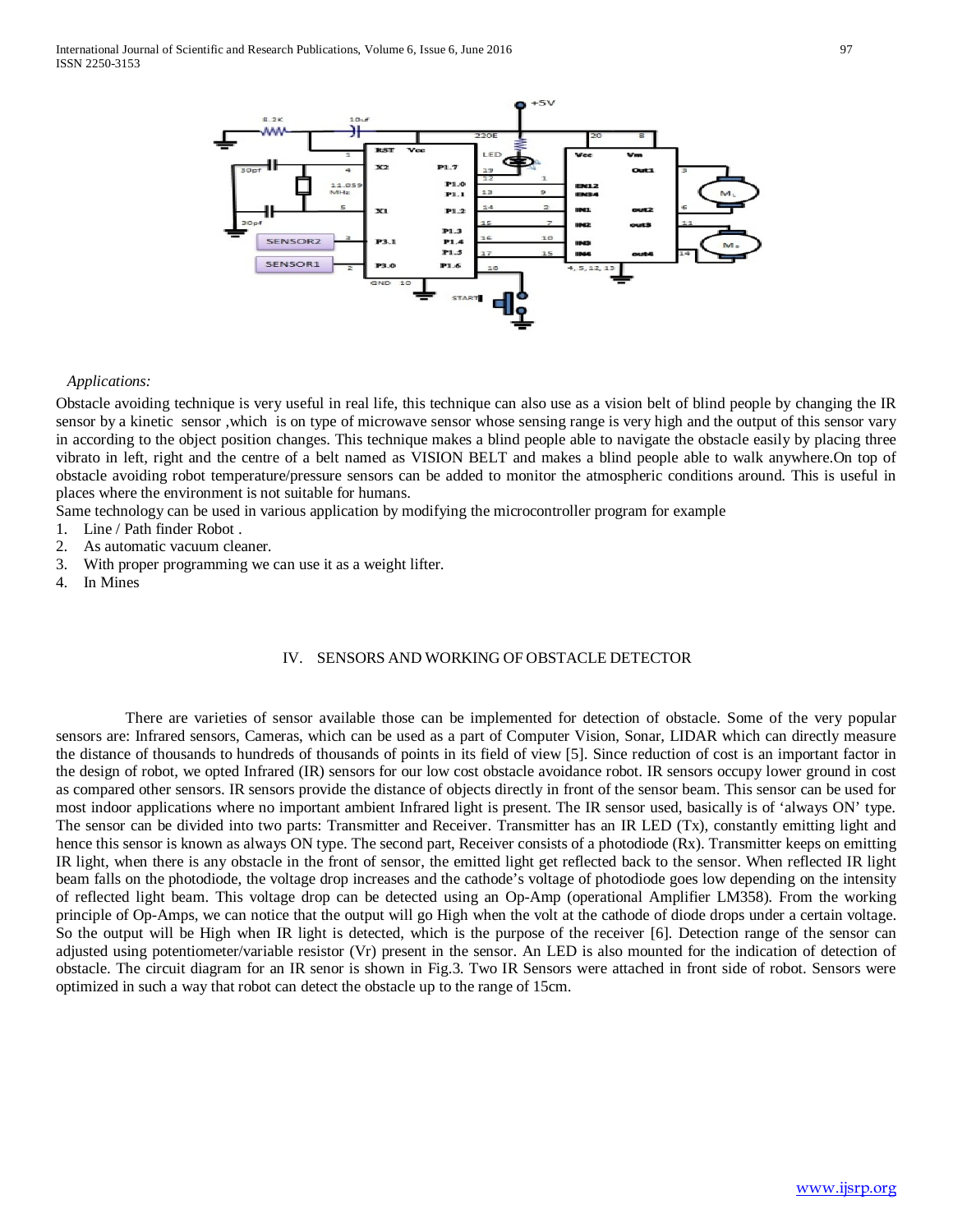







Flow chart for obstacle avoidance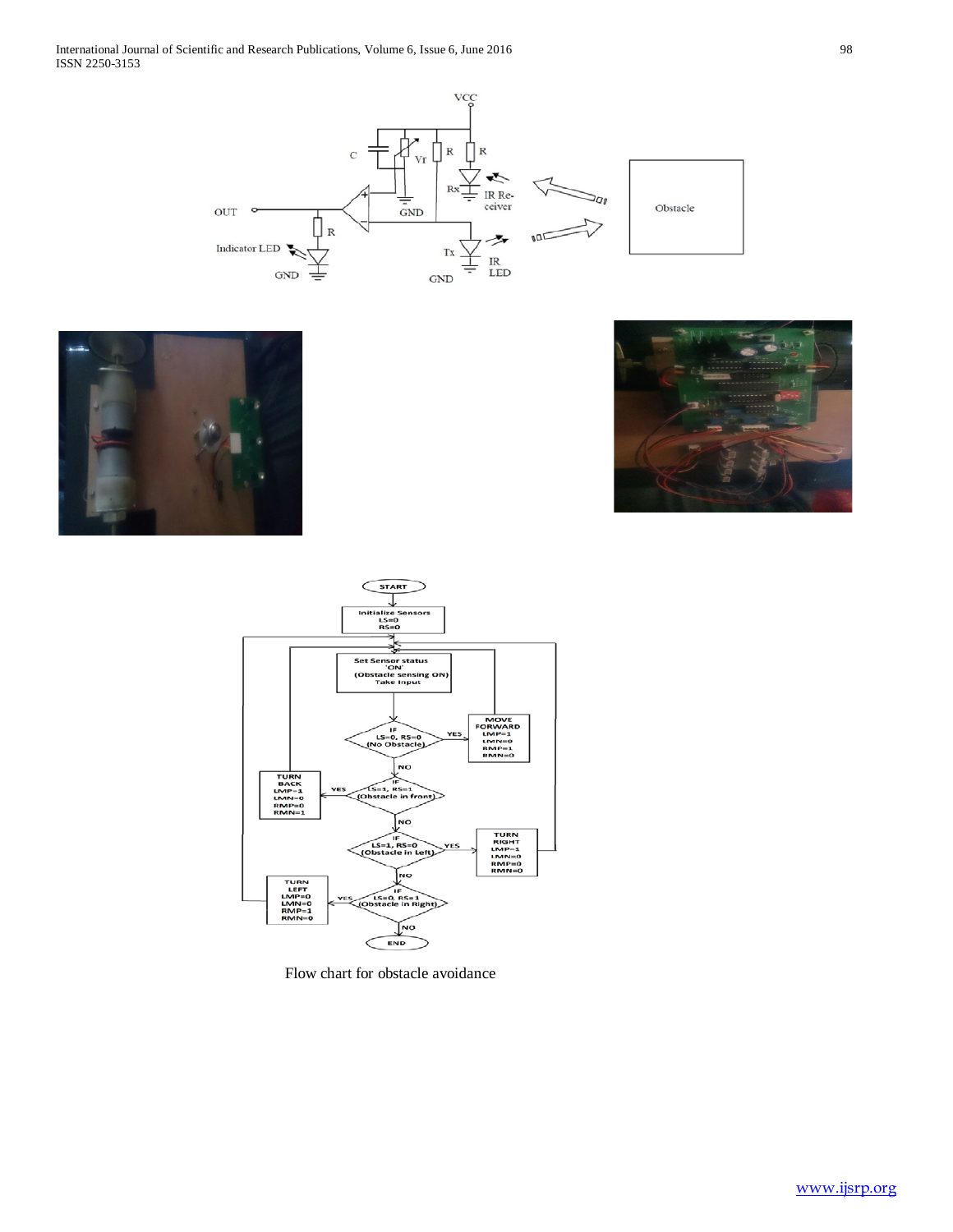#### V. LIMITATIONS AND FURTHUR USE

 This robot has been successfully implemented for many obstacles like wall, chair, vessels, doors etc. but due to use of IR sensor it has certain limitation. We know that black and some other dark colours are good absorbent of light. IR light beams are also not reflected back from these coloured objects resulting into obstacle remaining undetected. Also efficient application of robot is limited only to indoor purposes. Performance of this robot can be improved with the help of Bump sensors, for slow moving robots, Ultrasonic range sensors for large range up to 6m or LASER range finders One of the prevailing fields is the use of camera in robot, Computer vision can be implemented for better performance Differential Drive System: A mobile robot which uses differential drive has separate speed and direction control for the left and right sets of wheels. Such a system is very flexible for a mobile robot because it does not have a minimum turning radius, it can execute a turn around its own centre. Arc turning is achieved by driving the left and right wheels at different speeds. This ensures that the wheel speeds of the robot are lower while turning and faster when moving straight. Turning at high speeds can result in slipping and inaccurate turns, this prevents it from such happening . Further improvements are Certainty Grid and The Virtual Force Field (VFF) Method.

#### *IMPLEMENTATION AND USE OF SOFTWARE*

The implementation of obstacle avoidance strategy for robot involves the writing and compilation of program using software AVRStudio (version4). The compiled program from the PC has to be written on microcontroller on PCB or development board of the robot for which a serial communication has to be established. This is done by using a USB to RS232 (FRC)conversion cable, and RS232 port is then connected to the MAX232 present on PCB which converts TT Logic to Binary Logic [7]. Software HID Boot Flash (version1.0.0.1) was used to write program on development board using USB cable. Hence the program through MAX232 is written in microcontroller. Once program has been loaded to the microcontroller the robot can now roam around. During the operation of robot, it continuously takes the input from photodiode of the IR Sensor. The input is compared in the LM358 comparator IC present in the IR Sensor. The output of the comparator is given to the microcontroller. Microcontroller based upon the program takes decision and provides output for controlling the direction of robot. The output has to be sent to the motors but the output signal from microcontroller is not capable to drive the motors hence IC L293D is used for driving motors, it is also known as driver IC. All inputs of it are TTL compatible.

### VI. CONCLUSION

By creating the line-following robot, we learned the basics of energy flow and exactly what building a circuit entails. We found out how voltage is potential energy, and how wires can run in series or in parallel depending on how many points the wires share. We understood the purpose of resistors, to transform excess energy into heat, and we discovered the function of transistors, the comparator, variable resistors, photo resistors, headlights, diodes, motors, and light emitting diodes (LEDs). We came to the conclusion that because we used less power than the robot built by David Cook, we could use less resistance. Building the robot consisted of a heavy revision and modification process. For example, knowing that the inside of the robot would be crowded with our circuit and power source, we realized that if the gears were also placed inside the robot, they would be incapable of moving without constant adjustment. Consequentially, we decided to locate the gears outside of the robot, allowing a free range of motion with less friction. Another modification we were forced to make involved the headlight circuit. Because the robot was already crowded, we decided to #electrically glue# the headlights to another breadboard using a soldering iron. However, in the end, we disconnected the headlights from the second breadboard and simply added them to the initial circuit. In the future, if we were to adjust and make further modifications, we would make the wheel size larger and experiment with different gear ratios. After getting a working circuit, we were able to test different configurations and the extent of the the robot's ability to follow a course.

Almost all navigation robot demands the some sort of obstacle detection, hence obstacle avoidance strategy is of utter importance. Obstacle avoidance robot has a vast field of application. They can be used as services robots, for the purpose of household work and so many other indoor applications. Equally they have great importance in scientific exploration and emergency rescue, there may be places that are dangerous for humans or even impossible for humans to reach directly, then we should use robots to help us. In those